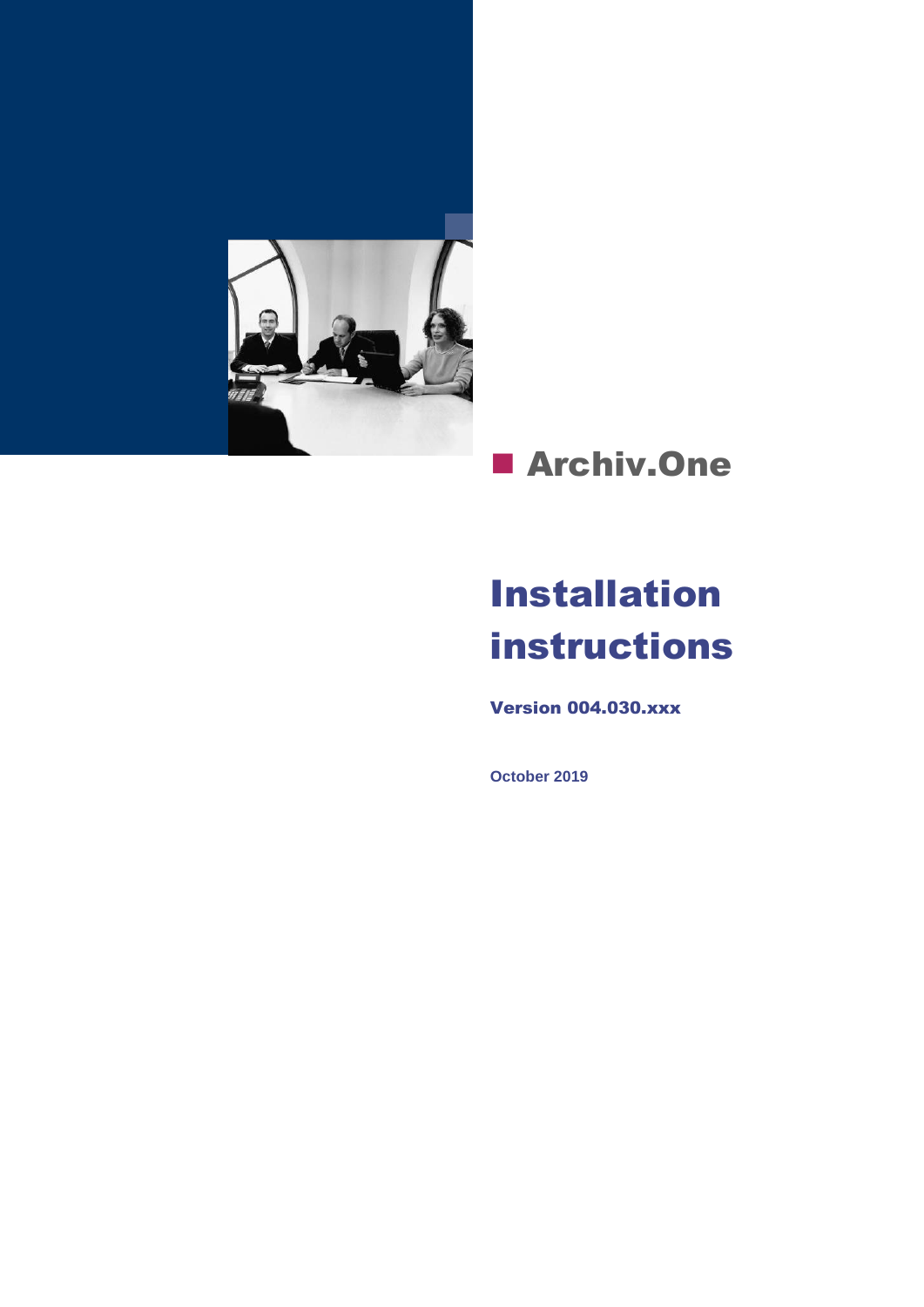



### **Table of contents**

| 3.1<br>3.2<br>3.3 |  |
|-------------------|--|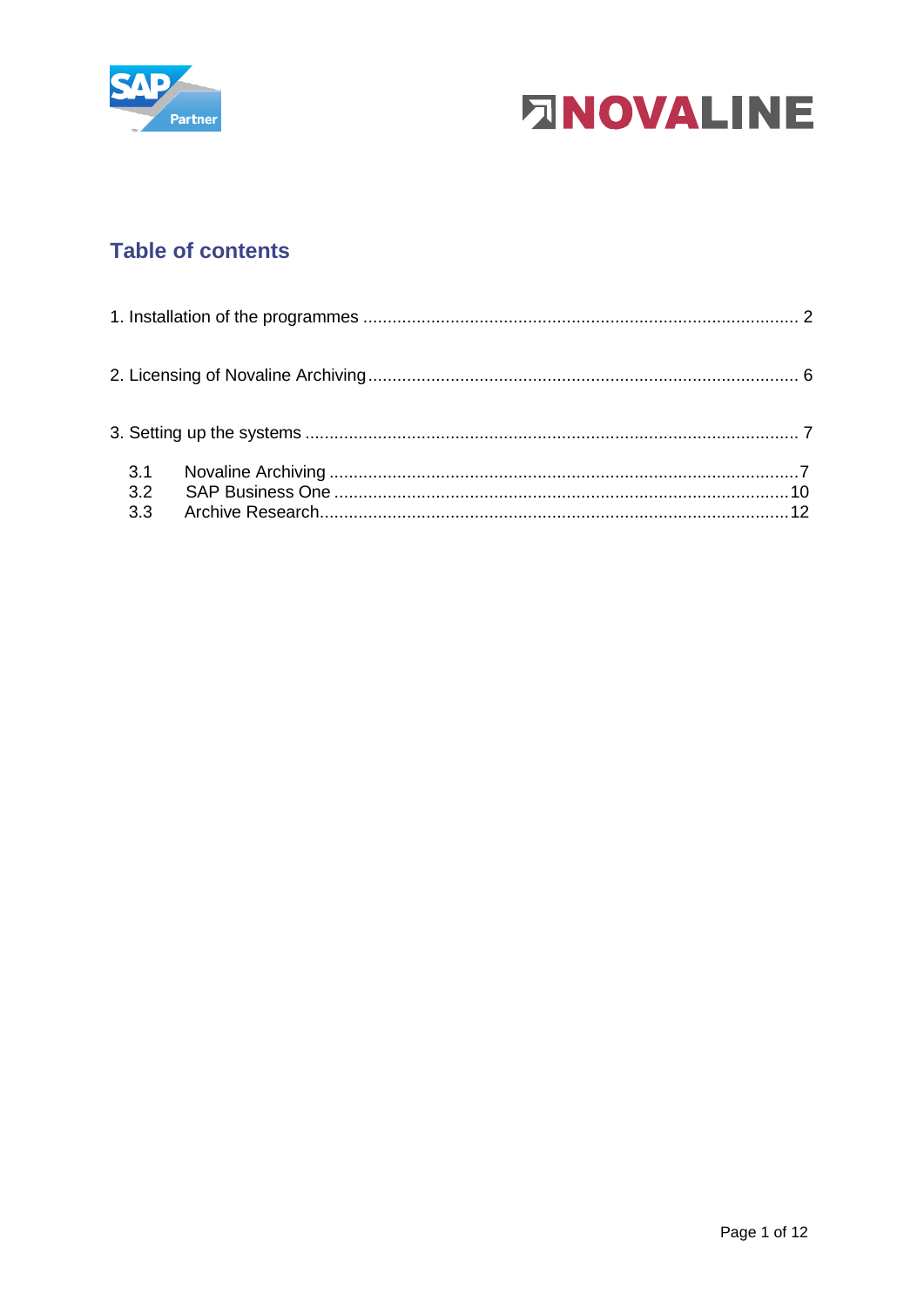



#### <span id="page-2-0"></span>**1. Installation of the programmes**

1. Insert the installation CD into your CD-ROM drive. After inserting the programme CD, the start screen is displayed. If the installation dialogue does not open, start it via the file "Start.exe" of your CD directory.

| Novaline Software Installation  |                                                                                                                                                                                           |
|---------------------------------|-------------------------------------------------------------------------------------------------------------------------------------------------------------------------------------------|
| <b>FINOVALINE Software</b>      | etwas anders eben.                                                                                                                                                                        |
| Installationsanleitungen        | Softwareentwicklung auf höchstem Niveau!                                                                                                                                                  |
| Dokumentationen                 | Als Softwarehaus mit Sitz in Rheine entwickeln wir innovative,<br>technologisch führende und branchenunabhängige Software für die                                                         |
| Archiv.One                      | Bereiche Personalabrechnung, Rechnungswesen, Archivierung /<br>DMS, Kalkulation-Aufmaß-Abrechnung von Leistungsverzeichnis-<br>sen (GAEB) sowie eine Branchenlösung für Bau und Handwerk. |
| Novaline Archivator             |                                                                                                                                                                                           |
| Folder Scan                     | Archiv One<br>Ergänzungslösung zu SAP Business One zur Archivierung digitaler<br>Unterlagen gem. GDPdU sowie zur Archivierung von Belegen und E-                                          |
| MS SQL-Server                   | Mails.                                                                                                                                                                                    |
| Novaline Recherche Archiv       | Archiv.One ist die modular konzipierte Komplettlösung zur<br>integrierten digitalen Ablage sämtlicher Unternehmensdaten in einer                                                          |
| Novaline Datenbankassistent     | zentralen Archivdatenbank, Archiv One nimmt somit für das<br>sofortige Bereitstellen aktueller Informationen und Daten an jedem                                                           |
| Novaline Mobiles Archiv         | Bildschirmarbeitsplatz eine zentrale Rolle ein.                                                                                                                                           |
| Novaline Outlook Add-in         |                                                                                                                                                                                           |
| Novaline E-Mail Service (MS)    |                                                                                                                                                                                           |
| Novaline Scanmonitoring Service | Lesen Sie vor der Installation die                                                                                                                                                        |
| Beenden                         | Installationsanleitung und die<br>Dokumentation!                                                                                                                                          |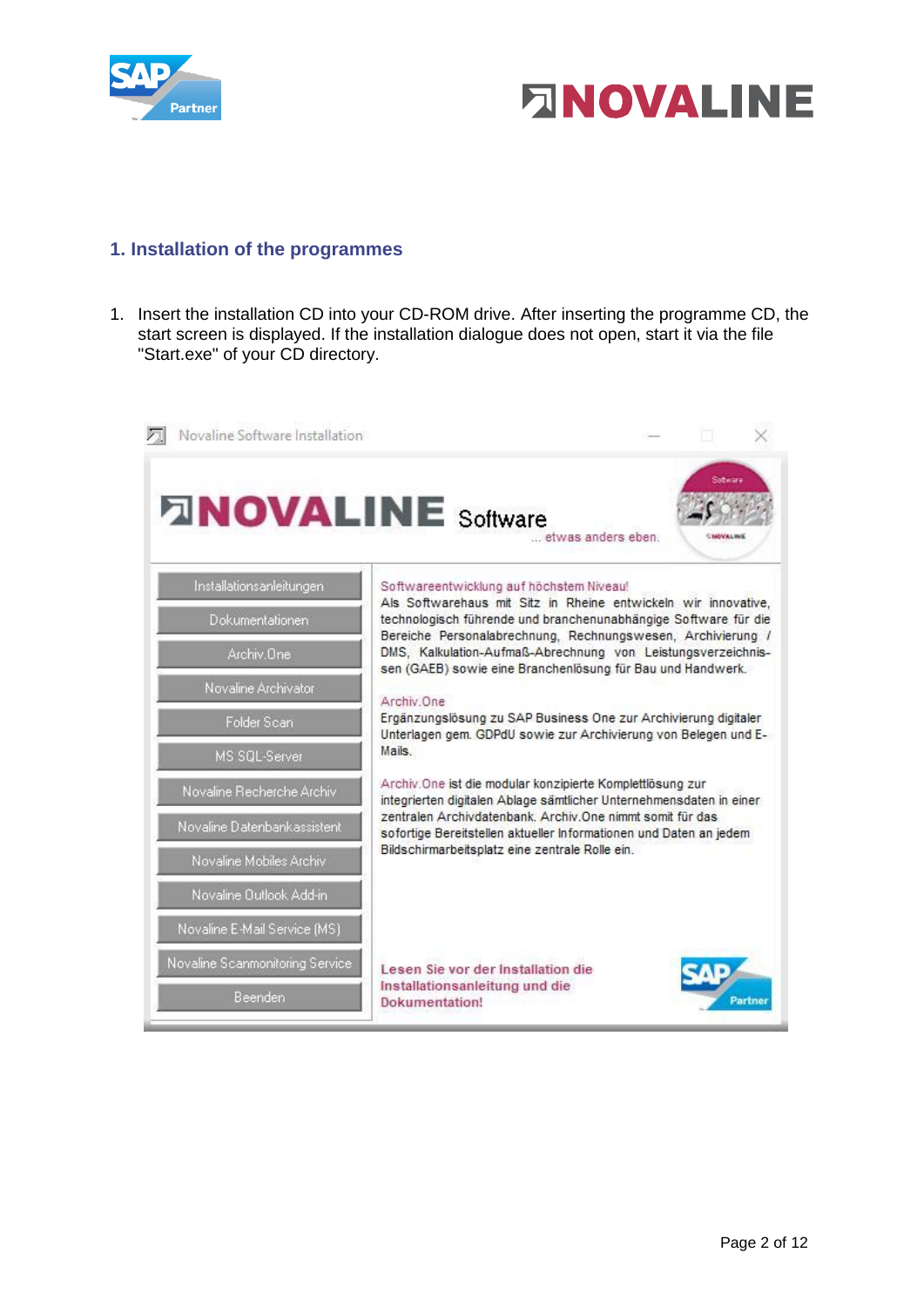



2. The installation of Novaline Archiving requires the use of a Microsoft SQL server.

You can find more information on the installation of the SQL server on the programme CD under the menu item "MS SQL server" or online on our website:

www.novaline.de / Info-Downloads / MS SQL-Server Direct link:<https://www.novaline.de/info-downloads-ms-sql-server.mtml>

3. If you are installing Novaline Archiving for the first time, the archive printer "Novaline Archivator" must be installed first. Select the menu item "Novaline Archivator" of the installation wizard and follow the on-screen instructions.

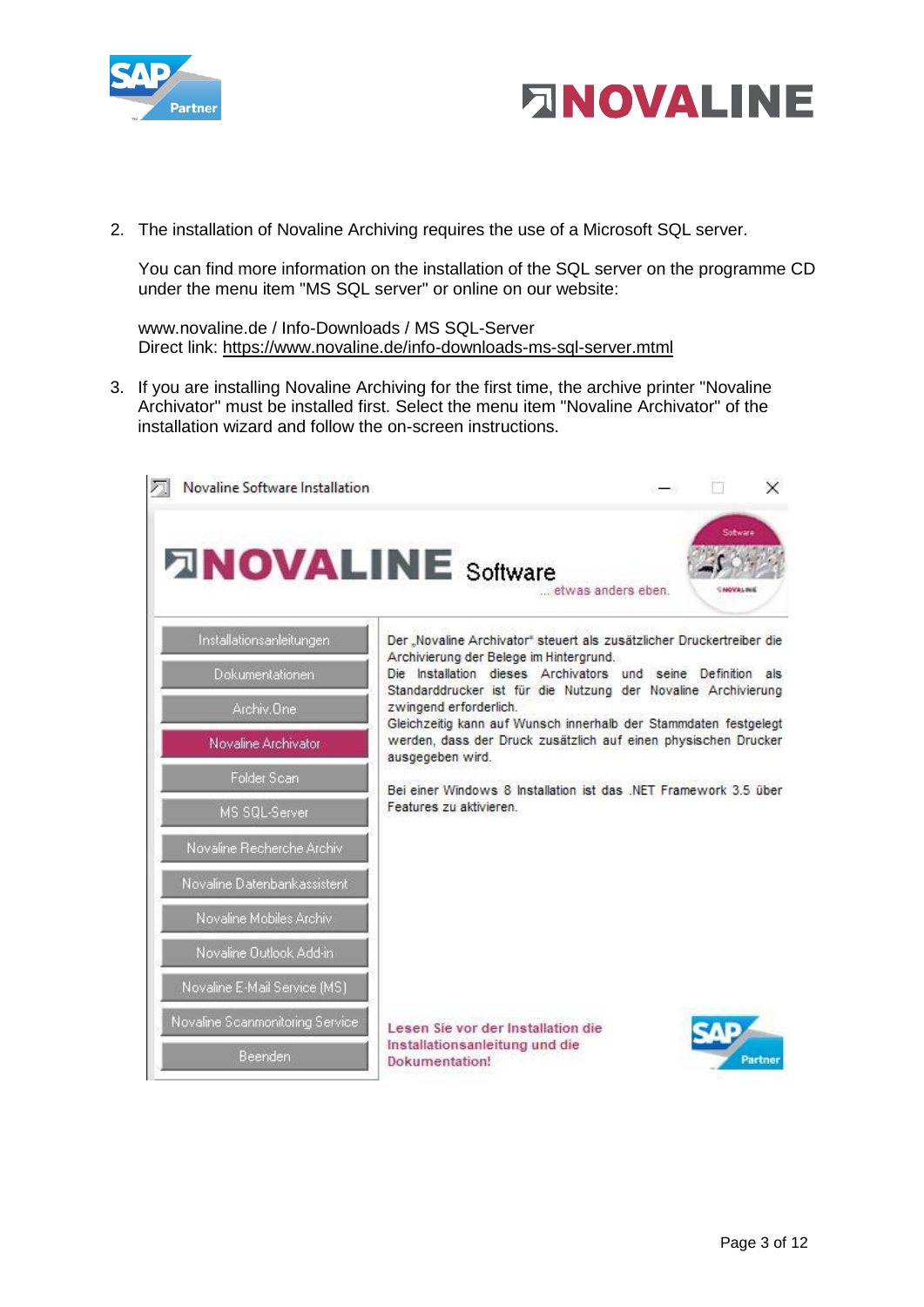

# **ANOVALINE**

4. If the SQL server is running and the Nov Archivator has been installed, select the item "Archiv.One" for installation and follo on-screen instructio

> Then select the mer item "Archiv.One" ad and install the corresponding programme.

|                      | Novaline Software Installation  |                                                                                                                                        |                                                                    | $\times$ |  |  |  |
|----------------------|---------------------------------|----------------------------------------------------------------------------------------------------------------------------------------|--------------------------------------------------------------------|----------|--|--|--|
| valine<br>menu<br>or | <b>DINOVALINE</b> Software      | etwas anders eben                                                                                                                      | <b><i>CANDWALBER</i></b>                                           | Sotward  |  |  |  |
| w the<br>)ns.        | Installationsanleitungen        | Ziel der Datenarchivierung für SAP Business One ist die GDPdU-                                                                         |                                                                    |          |  |  |  |
|                      | Dokumentationen                 | den Vorschriften der §§ 146 und 147 der Abgabenordnung (AO) für                                                                        | konforme Archivierung "originär digital erzeugter Unterlagen" nach |          |  |  |  |
|                      | Archiv Fine                     | die Datenträgerüberlassung auf externe Datenträger.                                                                                    |                                                                    |          |  |  |  |
| nu                   | Novaline Archivator             | Die Belegarchivierung für SAP Business One wurde konzipiert, um<br>die papierintensiven Abläufe kostengünstig und damit wirtschaftlich |                                                                    |          |  |  |  |
| ıgain                | Folder Scan                     | zu gestalten. Sie ist in die Warenwirtschaft Business One so<br>integriert, dass dort entstehende Belege (z.B. Angebote,               |                                                                    |          |  |  |  |
|                      | MS SOL-Server                   | Rechnungen) parallel zum Druck automatisch indexiert,<br>verschlagwortet und im Archiv abgelegt werden.                                |                                                                    |          |  |  |  |
|                      | Novaline Recherche Archiv       | Die E-Mail-Archivierung orientiert sich an den Postfächern je<br>Arbeitsplatz sowie an den E-Mail-Adressen der Geschäfts- und          |                                                                    |          |  |  |  |
|                      | Novaline Datenbankassistent     | Ansprechpartner aus Business One. Zu diesen Adressen werden<br>ein- und ausgehende E-Mails und deren Anhänge archiviert.               |                                                                    |          |  |  |  |
|                      | Novaline Mobiles Archiv         |                                                                                                                                        |                                                                    |          |  |  |  |
|                      | Novaline Outlook Add-in         |                                                                                                                                        |                                                                    |          |  |  |  |
|                      | Novaline E-Mail Service (MS)    |                                                                                                                                        |                                                                    |          |  |  |  |
|                      | Novaline Scanmonitoring Service | Lesen Sie vor der Installation die                                                                                                     |                                                                    |          |  |  |  |
|                      | Beenden                         | Installationsanleitung und die<br>Dokumentation!                                                                                       |                                                                    | Partne   |  |  |  |

- 5. If the mobile archive is also to be used, click on "Novaline Mobiles Archiv" and install it according to the instructions on the screen.
- 6. If you want to install an additional research workstation, insert the installation CD into the drive of the desired workstation. Select the button "Novaline Recherche Archiv"

Novaline Recherche Archiv I Install the research archive according to the on-screen instructions. Before you start the research archive, archiving have to be set up on a basic workstation.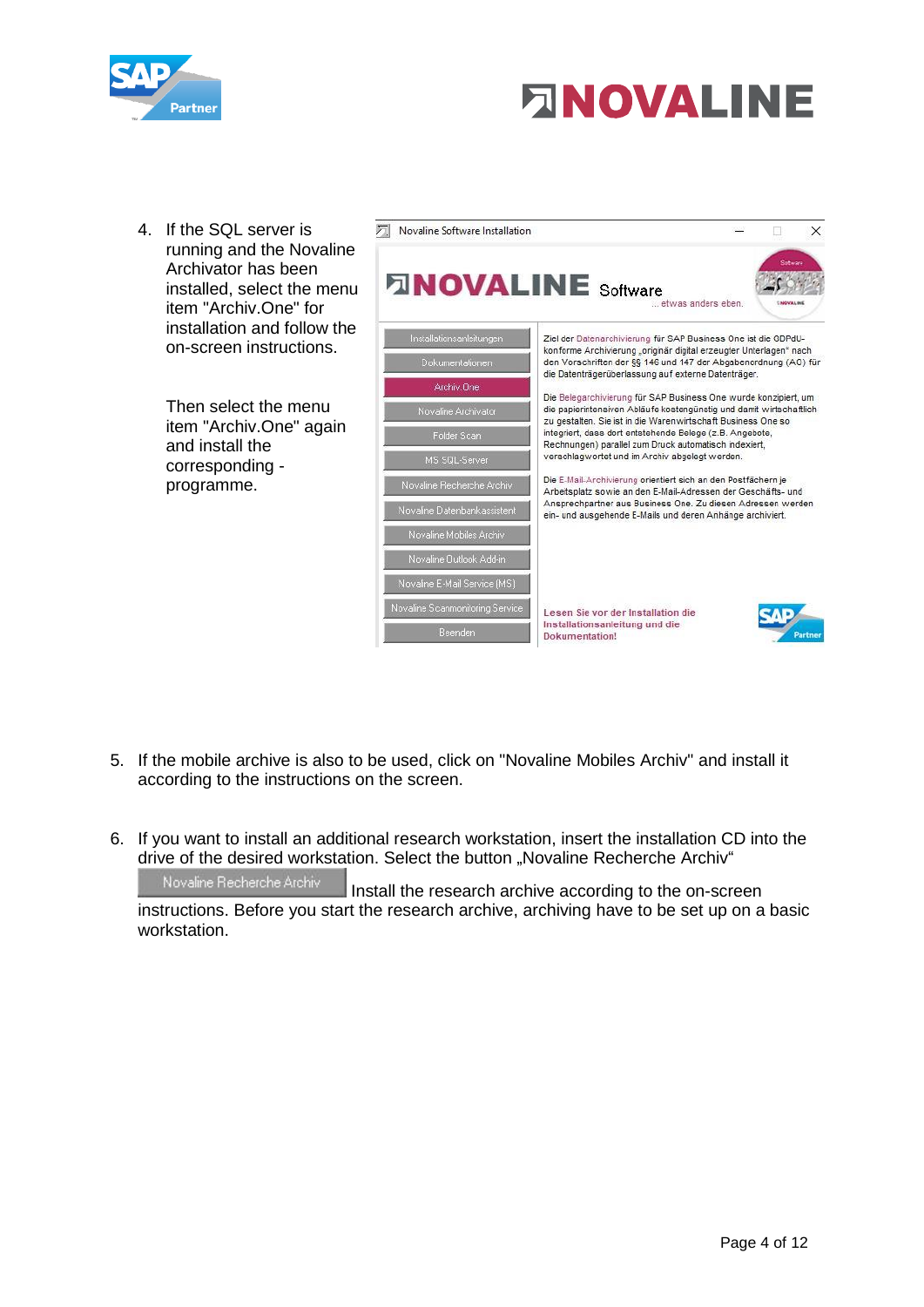



7. Now switch to the printer settings via *Start, Settings, Printers and Faxes. The Novaline Archivator* printer has been created.

Right-click on the *Novaline Archivator* and select the command *Define as Default*.



8. Start the Novaline Archiving programme.

> After the first start of the programme, the connection to the archive database must be set.

The dialogue "Data link properties" appears.

Enter the name of the SQL server and the information for logging on to the server here.

Enter the user name "sa" and the password you have stored.

The proposed database "nl\_archiving" must be adopted.

Save the entries with "OK".

| х<br>Datenverknüpfungseigenschaften                                                                                                                                         |  |  |  |  |
|-----------------------------------------------------------------------------------------------------------------------------------------------------------------------------|--|--|--|--|
| Provider Verbindung Erweitert<br>Alle                                                                                                                                       |  |  |  |  |
| Geben Sie folgende Angaben an, um zu SQL Server-Daten zu verbinden:<br>1. Geben Sie einen Servernamen ein, oder wählen Sie einen aus:                                       |  |  |  |  |
| Aktualisieren<br>(local)                                                                                                                                                    |  |  |  |  |
| 2. Geben Sie Informationen zur Anmeldung beim Server ein:<br>Integrierte Sicherheit von Windows NT verwenden<br><b>O</b> Spezifischen Benutzernamen und Kennwort verwenden: |  |  |  |  |
| Benutzername: Isal                                                                                                                                                          |  |  |  |  |
| Kennworh                                                                                                                                                                    |  |  |  |  |
| Speichern des Kennworts zulassen<br>I⊟ Kein Kennwort                                                                                                                        |  |  |  |  |
| 3 O Wählen Sie die Datenbank auf dem Server aus:                                                                                                                            |  |  |  |  |
| nl_archiving                                                                                                                                                                |  |  |  |  |
| Datenbankdatei als Datenbanknamen anfügen:                                                                                                                                  |  |  |  |  |
|                                                                                                                                                                             |  |  |  |  |
| Folgenden Dateinamen verwenden:                                                                                                                                             |  |  |  |  |
|                                                                                                                                                                             |  |  |  |  |
| Verbindung testen                                                                                                                                                           |  |  |  |  |
|                                                                                                                                                                             |  |  |  |  |
| OK<br>Abbrechen<br>Hilfe                                                                                                                                                    |  |  |  |  |
|                                                                                                                                                                             |  |  |  |  |



**Please follow the on-screen instructions for all installations!**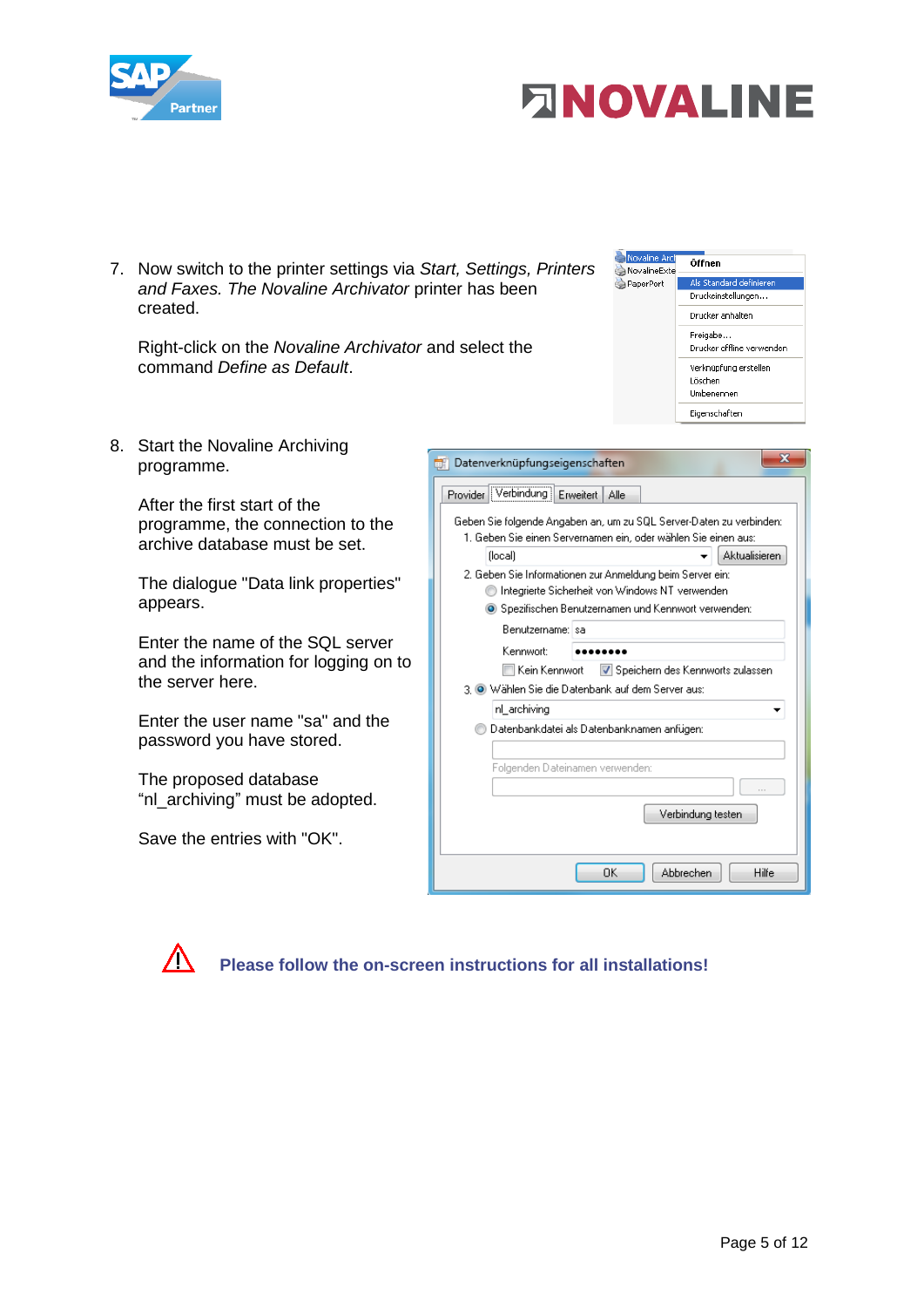



#### <span id="page-6-0"></span>**2. Licensing of Novaline Archiving**

Start Novaline Archiving of the programme group Novaline *Software, Novaline Archivierung, Verwaltung.* 

The archiving software opens. The message appears that the database is not up to date. Confirm the message with *OK.*



Then confirm the login dialogue with the username *Administrator*, the password remains blank.

Licensing is only required for the initial installation!

In the *DEMO license (Archiving)* dialogue, confirm the *License requirement* button.

In the following dialogue *License requirement (Archiving) select* the button *Open license file*  and read in your valid license key.



If you do not have a valid license key, please request one from Novaline Informationstechnologie GmbH by telephone on +49 (0)5971 868-0 or via mail at [vertrieb@novaline.de.](mailto:vertrieb@novaline.de)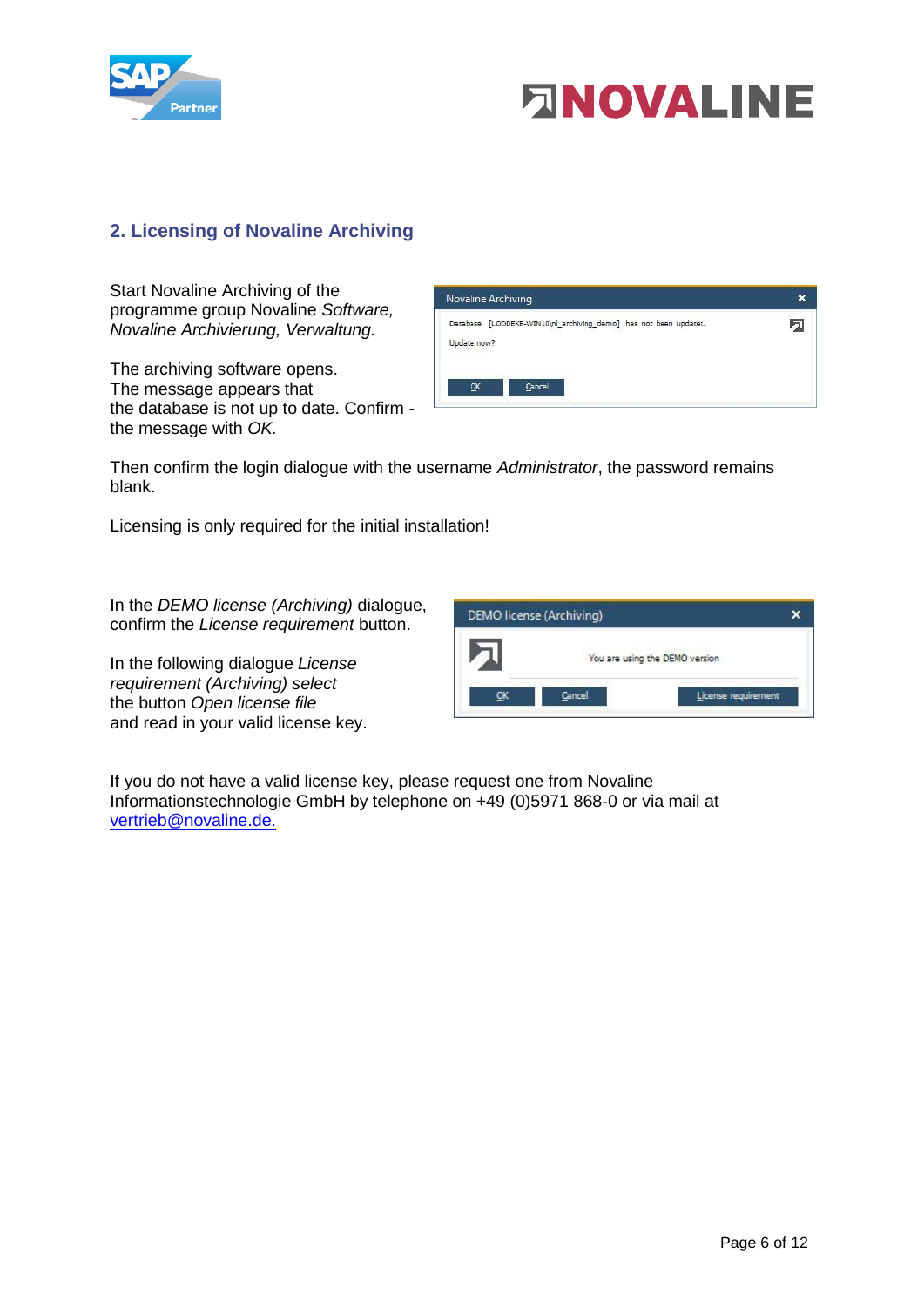



#### <span id="page-7-0"></span>**3. Setting up the systems**

#### <span id="page-7-1"></span>**3.1 Novaline Archiving**

Setting up the system is only necessary during the initial installation!

Novaline Archiving has been launched. Before you can archive, the basic settings must be made.

Switch from the main menu to the *Data Source Definition.*



Make the following entries in the following dialogue:

In the first field *Application,* enter the database name of your SAP Business One® application. The database name is displayed in Business One: *Administration, Select Company*. Be sure to write the value **SAP** in front of the name*.* In our example, the database is *SBODemoDE.* The name to be entered under *Application* is therefore *SAP\_SBODemoDE*.

| Application          |                 | SAP SBODemoDE          |                         |                 |                              |
|----------------------|-----------------|------------------------|-------------------------|-----------------|------------------------------|
|                      | Connection Type | OleDB                  | ▼                       |                 |                              |
| UDL File             |                 | SBODemoDE              | G                       |                 |                              |
|                      | Data Category   | Address                | $\overline{\mathbf{v}}$ |                 |                              |
|                      | SQL Statement   |                        | v                       |                 |                              |
|                      |                 |                        |                         |                 |                              |
|                      |                 |                        |                         |                 |                              |
|                      |                 | $\overline{4}$         | 滋                       |                 | $\overline{\mathbf{v}}$<br>r |
|                      |                 |                        | Witnessenssens (A)      |                 |                              |
| $\frac{1}{\sqrt{2}}$ | Application     | Connection             |                         | <b>UDL File</b> | $Di$ $\triangle$             |
| $\mathbf{1}$         | SAP Hana        | ODBC                   |                         | SAPHana         | Ad                           |
| $\overline{2}$       | SAP SBODemoDE   | OleDB                  |                         | SBODemoDE       | Ad                           |
| 3                    | SAP_SBODemoDE   | OleDB                  |                         | SBODemoDE       | Do                           |
| $\overline{4}$       | SAP SBODemoDE   | $O$ <sub>le</sub> $DB$ |                         | SBODemoDE       | $E - r$                      |
| 5                    | SAP SBODemoDE   | $O = DB$               |                         | SBODemoDE       | Ite                          |
| $\mathsf 6$          | SAP SBODemoDE   | OleDB<br>23            |                         | SBODemoDE       | Ob<br>$\mathbf{p}$           |

When you have inserted the name, mark it with the mouse and copy it to the clipboard - (CTRL+C).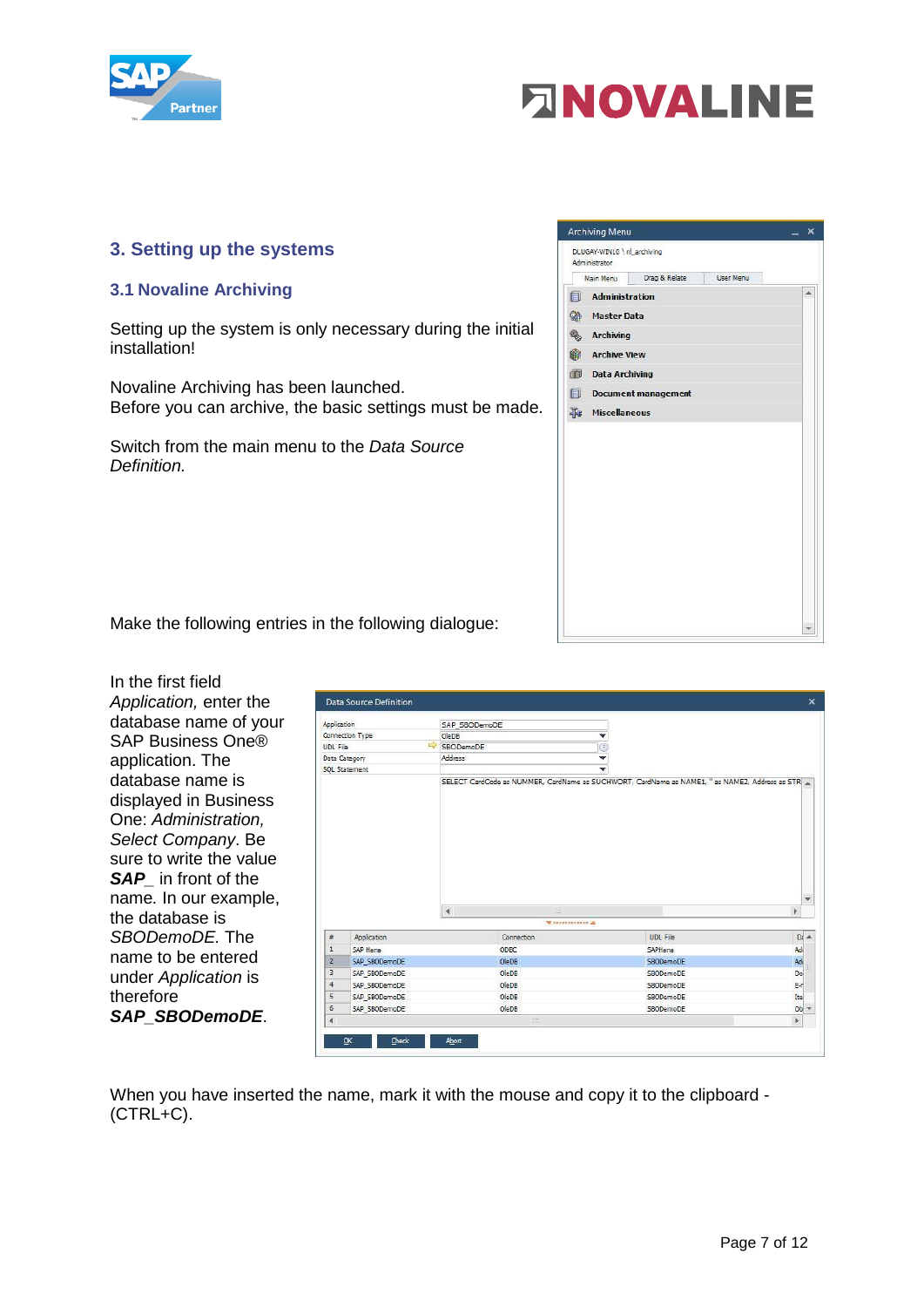



#### **Connection Type field**

The connection type to the SAP database is "OleDB" for the Microsoft SQL database connection and "ODBC" for the SAP Hana database connection.

#### **UDL File field**

Paste the previously copied value back Application SAP SBODemoDE **Connection Type** OleDB into this field by using the key ┯ **UDL File** SAP\_SBODemoDE  $\circledcirc$ combination CTRL + V. Datenverknüpfungseigenschaften  $\boxed{\mathbf{x}}$ Click on the button $\Rightarrow$  with the mouse to establish Provider Verbindung Erweitert Alle the connection to your database. Wählen Sie die Daten aus, zu denen Sie eine Verbindung herstellen möchten: The data link properties open. Switch to the OLE DB-Provider *Provider* tab. Select the entry *Microsoft OLE* DB Microsoft Jet 4.0 OLE DB Provider Provider *for SQL Server* as the *OLE DB Provider*  Microsoft Office 12.0 Access Database Engine OLE DB Provider Microsoft OLE DB Provider for Analysis Services 10.0 and then click *Next* Weiter >> Microsoft OLE DB Provider for Indexing Service Microsoft OLE DB Provider for ODBC Drivers Microsoft OLE DB Provider for Oracle Microsoft OLE DB Provider for Search Microsoft OLE DB Simple Provider MSDataShape OLE DB Provider for Microsoft Directory Services SQL Server Native Client 10.0  $Weiter \gg$ Abbrechen  $OK$ Hilfe Datenverknüpfungseigenschaften  $\overline{-x}$ Provider Verbindung Erweitert Alle Geben Sie folgende Angaben an, um zu SQL Server-Daten zu verbinden: On the *Connection* tab, select your server, enter 1. Geben Sie einen Servernamen ein, oder wählen Sie einen aus: flocall  $\overline{\phantom{a}}$  Aktualisieren your username and password and then select 2. Geben Sie Informationen zur Anmeldung beim Server ein: the database you use. Integrierte Sicherheit von Windows NT verwenden **O** Spezifischen Benutzernamen und Kennwort verwenden: Complete your entries with *OK.* Renutzername: sa Kennwort: ........

Hilfe

Verbindung testen

Abbrechen

Kein Kennwort V Speichern des Kennworts zulassen

3. Wählen Sie die Datenbank auf dem Server aus:

O Datenbankdatei als Datenbanknamen anfügen:

 $0K$ 

Folgenden Dateinamen verwenden

SBODemoDE

SBODemoDE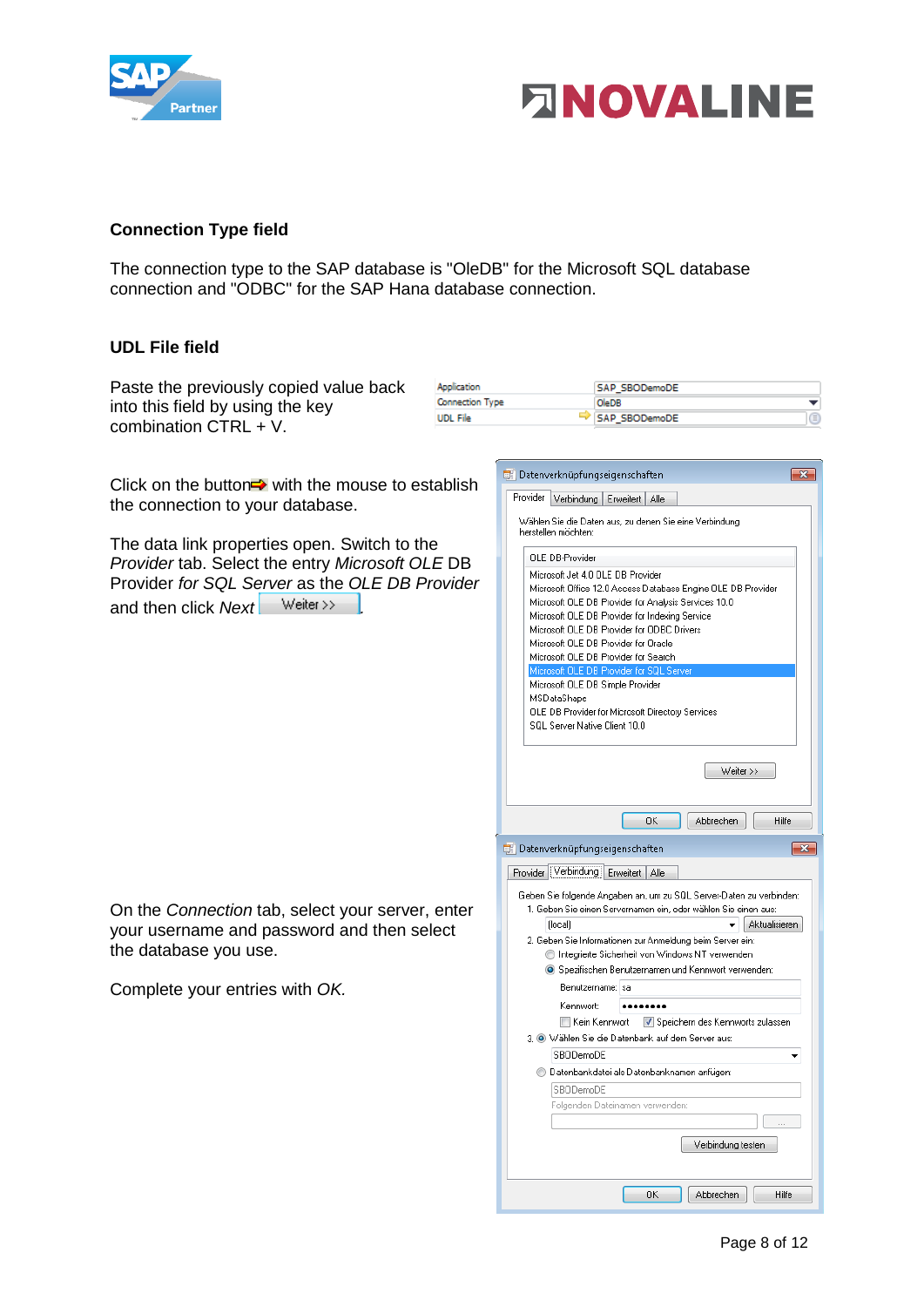



#### **Data Category field**

| Use the suggested value Address of<br>the Data Category field.                                      | Data Category        |                          | Address                                          |              |
|-----------------------------------------------------------------------------------------------------|----------------------|--------------------------|--------------------------------------------------|--------------|
| <b>SQL Statement field</b>                                                                          |                      |                          |                                                  |              |
| In the SQL Statement field,                                                                         | <b>SOL</b> Statement |                          | SAP Business One business partners               |              |
| select the SAP Business One<br>business partners entry. The<br>select statement is displayed.       |                      |                          | SELECT CardCode as NUMMER, CardName as SUCHWORT, |              |
| Add<br>Confirm your entries with Add                                                                |                      | Novaline Archiving       |                                                  | ×            |
| Then click on the Test button.<br>The dialogue stating that the test was<br>successfully completed. |                      | Check successfully ended |                                                  | $\mathbf{u}$ |
|                                                                                                     |                      | OK                       |                                                  |              |
| Cancel<br>and then OK<br>Then click Cancel                                                          |                      | ОК                       |                                                  |              |

| You will be taken back                                                                                                | General Settings            |          |                         |                            |                      |            |                             |                     |
|-----------------------------------------------------------------------------------------------------------------------|-----------------------------|----------|-------------------------|----------------------------|----------------------|------------|-----------------------------|---------------------|
| to the main menu of the                                                                                               | Full-text index             |          | Bar Code Testing        | Language                   | Scan                 | Auto Login | Pre-Posting                 | User Fields         |
| archiving. Select the<br>menu item General                                                                            | Options<br>Current database | Database | Update<br>SAP SBODemoDE | Signierung<br>$\mathbf{v}$ | <b>Preallocation</b> |            | <b>F-mail Prealingation</b> | Belegerkennung      |
| Settings.                                                                                                             | Default database article    |          | SAP SBODemoDE           | ▼                          |                      |            |                             |                     |
| On the Database tab<br>select your previously<br>configured database,<br>which you set up as the<br>default database. |                             |          |                         |                            |                      |            |                             |                     |
|                                                                                                                       | OK                          | Cancel   |                         |                            |                      |            |                             | <b>User Profile</b> |

Switch to your *Business One®* application of *SAP® now.*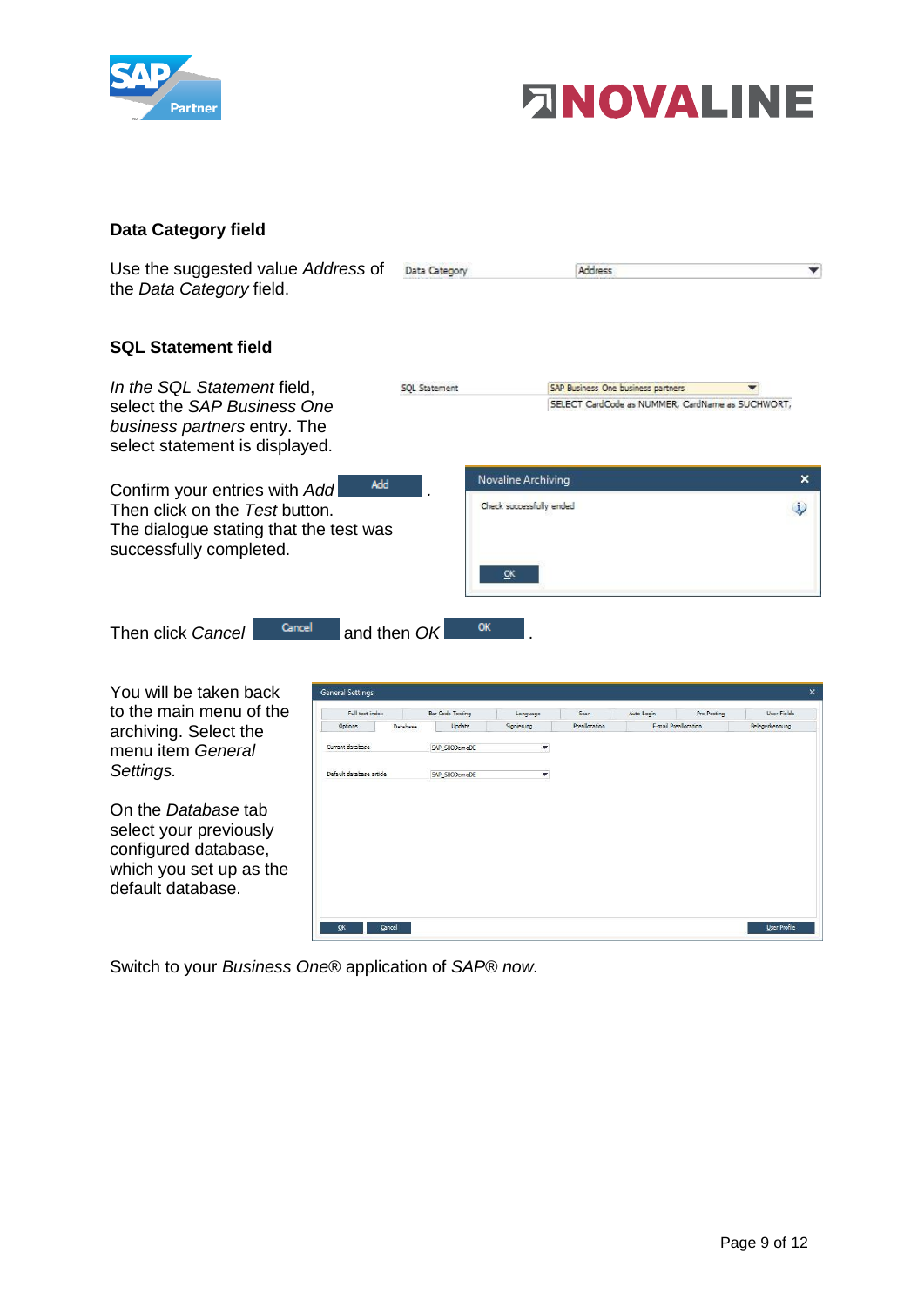

## **ENOVALINE**

#### <span id="page-10-0"></span>**3.2 SAP Business One**

Register the add-on in SBO.

After the installation, which must be carried out at each workstation, SAP Business One® must be started. Now login as the "manager" user.

After starting go to the menu item *Administration, Add-ons, Add-on Administration.* 

 $\Box$ Add-on-Administration Firmeneinstellungen Benutzereinstellungen Verfügbare Add-ons Der Firma zugeordnete Add-ons ID Add-on-Name Reih... Add-on-Name Version Standardgru... Installation Aktiv Plattform Version NI 90x86 5.0.132 Automatisch  $\overline{\mathbf{v}}$  $\mathbf{H}$  $\overline{z}$ coresuite 3.90 Automatisch v  $\overline{\mathbf{v}}$  $\overline{\mathbf{A}}$  $\overline{\phantom{0}}$ Add-gn registrieren Add-on entfernen Benachr. an Benutzer senden OK Abbrechen  $\leftarrow$  $\mathfrak{b}$ 

Press the *Register Add-*

on **Add-on registrieren** button on the left-handed side.

In the following *Add-on Registration*  dialogue*,* select the registration data file and the installation package of your programme directory, e.g. C:\ Program Files (x86)\ Novaline \ Novaline *Archiving \AddOn 8.8/ AddOn 9.0, AddOn 9.1, AddOn9.1HANA, AddOn9.2 or AddOn9.3.*

For Novaline Archiving, select NLXXx86.ard for SAP Business

| Add-on-Registrierung                                                                   | $\sim$<br>$ \mathbb{R}$ |
|----------------------------------------------------------------------------------------|-------------------------|
| Informationen zur Installation                                                         |                         |
| Registrierungsdatei                                                                    | $\cdots$                |
| Installationspaket                                                                     | 111                     |
| Informationen zur automatischen Ins                                                    |                         |
| Upgradepaket                                                                           | $\cdots$                |
| Parameterpaket für die Installati                                                      | $\cdots$                |
| Parameterpaket für die Deinstall:                                                      | sax.                    |
| Parameterpaket für das Upgrade                                                         | $\cdots$                |
| Aktueller Firma zuordnen<br>Als Teil der Registrierung installieren<br>Abbrechen<br>OK |                         |

One® 32 Bit or NLXXx64.ard for SAP Business One® 64 Bit as the registration file.

Use the button we to change the file directory of your computer.

Then activate the checkbox *Install as part of the registration.* Then confirm with the *OK* button. The add-on is installed. You will return to the previous menu. The new add-on is now displayed in the right-handed area. Confirm the dialogue with *OK.*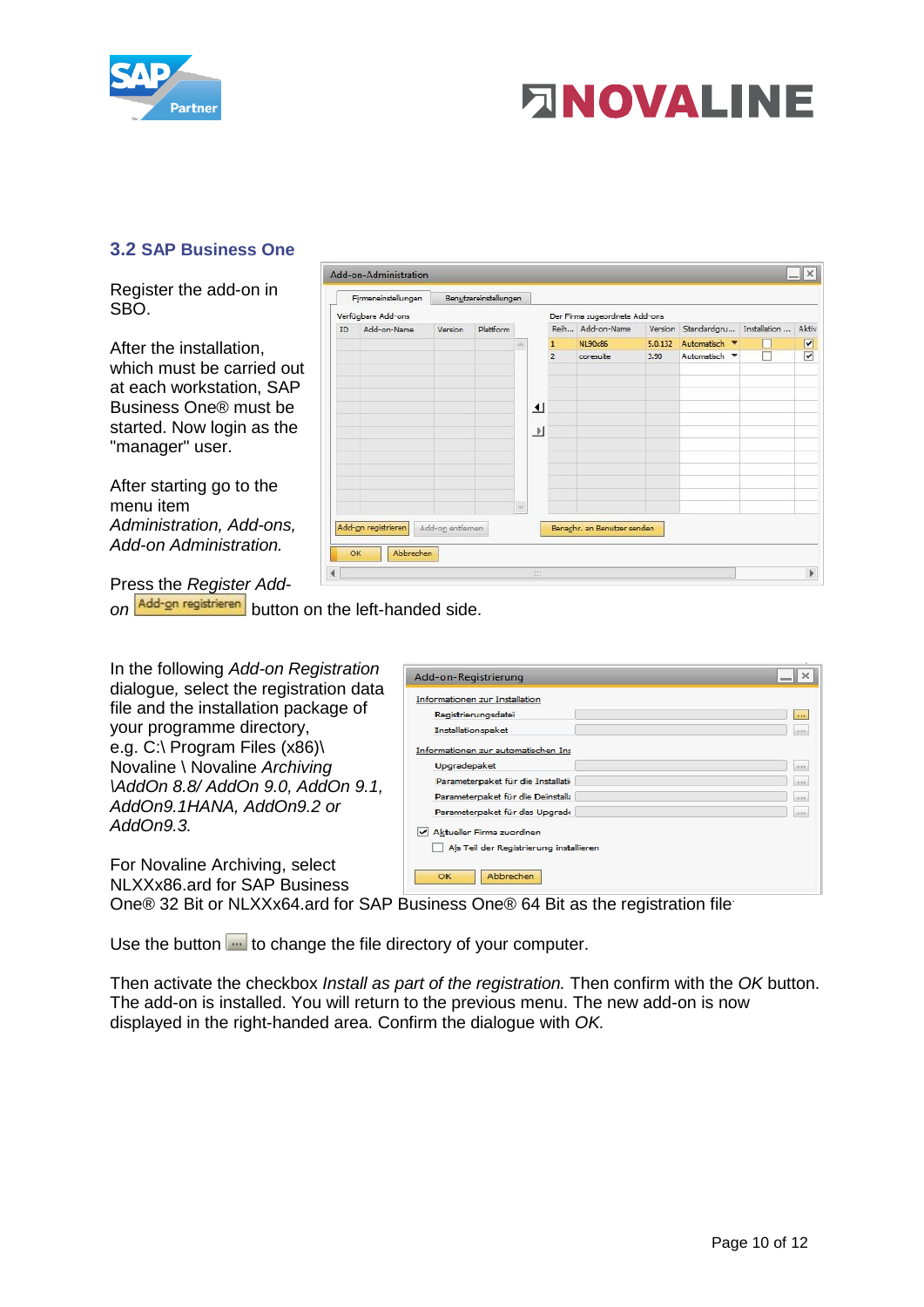

Ŧ



After the successful installation, switch to the menu item *- Administration*, *Add on Manager.*  Select the *Novaline Archiving* add-on and confirm your selection with *Start* 

Exit the dialogue with  $OK$  **...** *The Exit* **Beenden** button stops the Novaline add-on.

|                | Installierte Add-ons | Ausstehende Add-ons |                             |             |         |                          |
|----------------|----------------------|---------------------|-----------------------------|-------------|---------|--------------------------|
| Add-on-ID      | Partnername          | Add-on-Name         | Status                      | Gruppe      | Version |                          |
| $\overline{2}$ | Novaline             | NL90x86             | Verbunden.                  | Automatisch | 5.0.132 | $\boldsymbol{\times}$    |
| $\overline{3}$ | coresystems          | coresuite           | Verbindung wird hergestellt | Automatisch | 3.90    |                          |
|                |                      |                     |                             |             |         |                          |
|                |                      |                     |                             |             |         |                          |
|                |                      |                     |                             |             |         | $\overline{\mathcal{A}}$ |
| 4              |                      |                     | df.                         |             |         | þ                        |

If you want to establish a permanent connection to Novaline Archiving, the add-on should be started every time SAP Business One® starts. Please change the default group in the *Add on Administration* default setting from *Manual* to *Automatic.*

| Add-on-Name           | Standardgruppe In |  |
|-----------------------|-------------------|--|
| Novaline Archivierung | Manuell<br>៶      |  |
|                       | Manuell           |  |
|                       | Automatisch       |  |
|                       | Obligatorisch     |  |
|                       |                   |  |